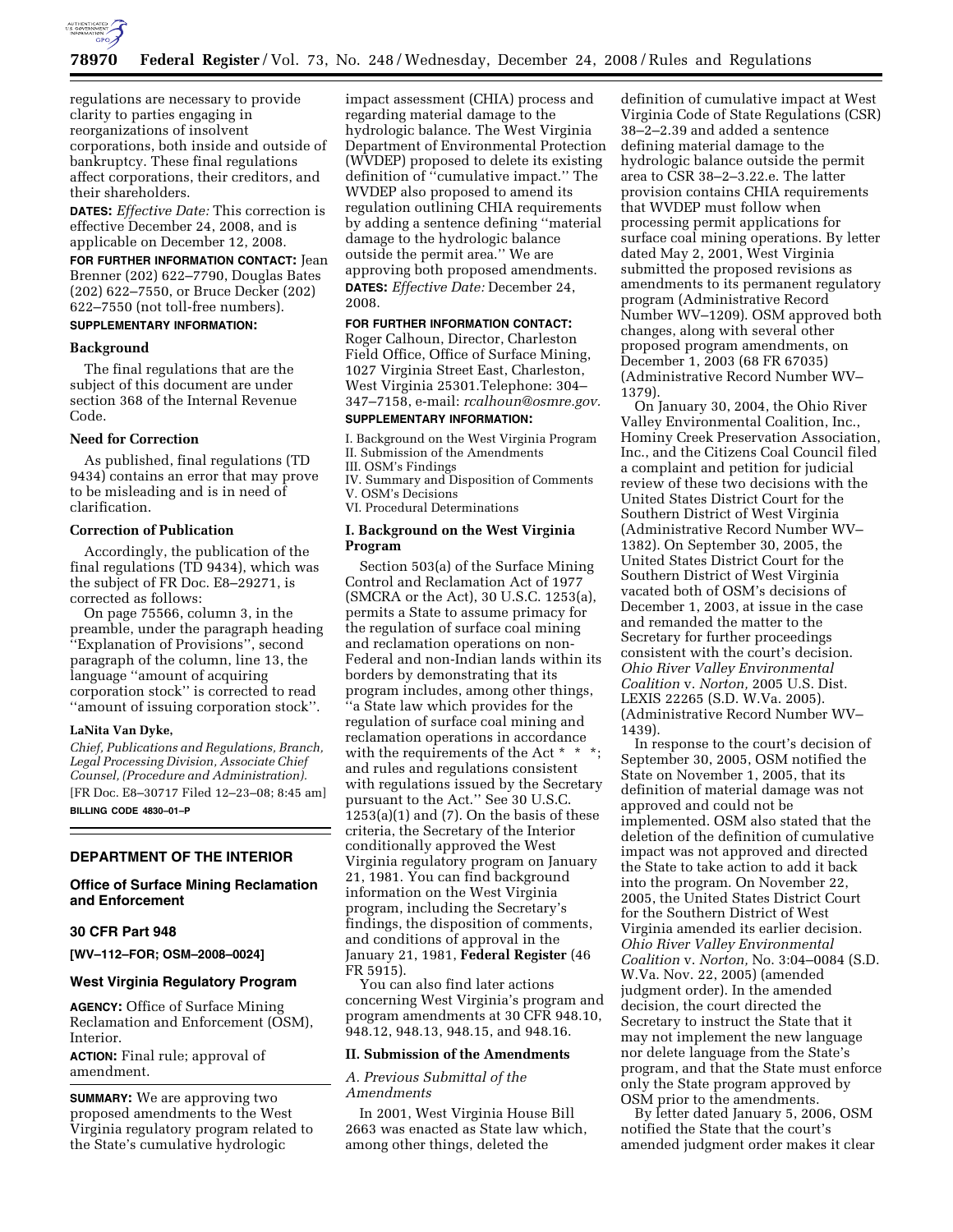that the definition of ''cumulative impact'' at CSR 38–2–2.39 remains part of the approved West Virginia program and must be implemented by the State, and that the definition of ''material damage'' is not approved and cannot be implemented (Administrative Record Number WV–1456).

On December 12, 2006, the U.S. Court of Appeals for the Fourth Circuit affirmed the District Court's ruling of September 30, 2005, to vacate and remand OSM's approval of West Virginia's amendments. *Ohio River Valley Environmental Coalition* v. *Kempthorne,* 473 F.3d 94 (4th Cir. 2006). (Administrative Record Number WV–1479). The court ruled that OSM's decisions on proposed State program amendments are subject to the rulemaking procedures set forth in Section 553 of the Administrative Procedures Act, 5 U.S.C. 553. The court also stated that OSM's failure to properly analyze and explain its decision to approve the State's program amendment rendered that action arbitrary and capricious.

In its decision, the U.S. Court of Appeals for the Fourth Circuit noted that OSM ''based the decision to approve the deletion of the 'cumulative impact' definition exclusively on the absence of a corresponding definition in the Federal regulations, ignoring any actual effect the change might have on West Virginia's program.'' The court went on to state that ''OSM acknowledged that the change may have weakened the program'' but then failed to explain how such a change ''is nevertheless consistent with SMCRA's minimum requirements.'' The court then concluded that ''SMCRA requires OSM to find not only that the amended program contains counterparts to all Federal regulations, but also that it is no less stringent than SMCRA and no less effective than the Federal regulations in meeting SMCRA's requirements.'' 473 F.3d at 103.

In addressing OSM's approval of the proposed addition of a sentence to the State's CHIA requirements that defined ''material damage to the hydrologic balance outside the permit area'', the court stated that ''the added definition made West Virginia's proposed program different than the nationwide program. OSM's obligation is to analyze that different feature and explain whether and why the added provision renders the amended State program more, less, or equally effective compared to federal requirements. At a minimum, it must address the potential affect of the amendment on the State program and provide a reasoned analysis of its decision to approve it.'' *Id.* 

It is with the guidance provided by the court in mind that OSM has conducted this review of these two proposed amendments.

# *B. Current Submittal of the Amendments*

By letter dated March 22, 2007 (Administrative Record Number WV– 1485), West Virginia re-submitted amendments to its program under SMCRA. The amendments propose to delete the definition of ''cumulative impact,'' and to add a sentence defining ''material damage to the hydrologic balance outside the permit area.''

In its March 22, 2007, re-submittal letter, West Virginia provided a description of each of the proposed amendments, an explanation of why it considers its new material damage definition no less stringent than SMCRA, an explanation on the application of the material damage definition, a comparison of the material damage and cumulative impact definitions, and a discussion of the plaintiff's arguments in *OVEC* v. *Kempthorne, supra.* The letter concluded with a constitutional argument in support of approval. Enclosures to the letter included a copy of the State's Requirements Governing Water Quality Standards at 47 CSR 2 and a copy of the decision in *Ohio River Valley Environmental Coalition, Inc. (OVEC), et al.,* v. *Callaghan, et al., Civil Action No. 3:00–0058,* (S.D. W.Va. 2001). However, the letter made it clear that the enclosures were being supplied for informational purposes only and that West Virginia was not seeking OSM approval of the water quality standards document, which had been approved by the U.S. Environmental Protection Agency (EPA).

West Virginia proposed the following revisions to its approved regulatory program:

1. CSR 38–2–2.39 Definition of ''cumulative impact''

The following definition is proposed for deletion from the West Virginia program: Cumulative impact means the hydrologic impact that results from the accumulation of flows from all coal mining sites to common channels or aquifers in a cumulative impact area. Individual mines within a given cumulative impact area may be in full compliance with effluent standards and all other regulatory requirements, but as a result of the co-mingling of their offsite flows, there is a cumulative impact. The Act does not prohibit cumulative impacts but does emphasize that they be minimized. When the magnitude of cumulative impact exceeds threshold

limits or ranges as predetermined by the Division [WVDEP], they constitute material damage.

2. CSR 38–2–3.22.e Cumulative Hydrologic Impact Assessment

This existing provision, which contains the mandate for the WVDEP to prepare a CHIA for each permit application, is proposed to be revised by adding a new sentence that defines material damage to the hydrologic balance outside the permit area. The proposed sentence reads as follows:

Material damage to the hydrologic balance outside the permit area[s] means any long term or permanent change in the hydrologic balance caused by surface mining operation(s) which has a significant adverse impact on the capability of the affected water resource(s) to support existing conditions and uses.

As amended, CSR 38–2-3.22.e would read as follows:

The Director [Secretary] shall perform a separate CHIA for the cumulative impact area of each permit application. This evaluation shall be sufficient to determine whether the proposed operation has been designed to prevent material damage to the hydrologic balance outside the permit area. Material damage to the hydrologic balance outside the permit area[s] means any long term or permanent change in the hydrologic balance caused by surface mining operation(s) which has a significant adverse impact on the capability of the affected water resource(s) to support existing conditions and uses.

We announced receipt of West Virginia's proposed amendments in the May 17, 2007, **Federal Register** (72 FR 27782). In that notice, we opened the public comment period and provided an opportunity for a public hearing or meeting on the amendments. The May 17, 2007, proposed rule provides a background on previous submissions of this amendment as well as the current submission. The public comment period ended on June 18, 2007. We did not hold a public hearing or a public meeting because no one requested one.

We received written comments from Geo-Hydro, Inc., (Administrative Record Number WV–1496); a private citizen (Administrative Record Number WV– 1498); a combined set of comments on behalf of the Hominy Creek Preservation Association, Inc., Ohio River Valley Environmental Coalition, Inc., and West Virginia Highlands Conservancy, Inc. (Administrative Record Number WV– 1495). We also received comments from two Federal agencies: The United States Department of the Interior Fish and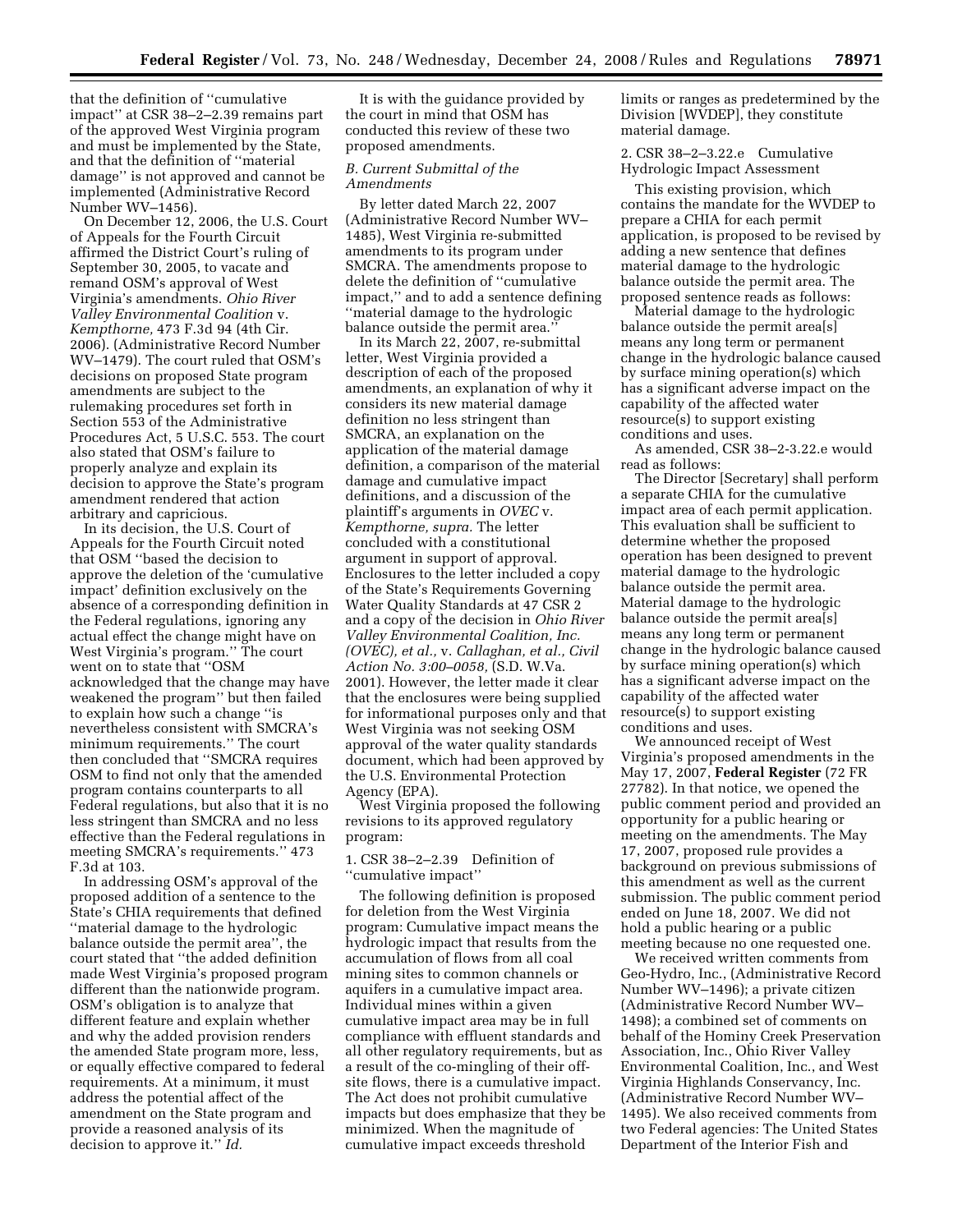Wildlife Service, West Virginia Field Office (Administrative Record Number WV–1491) and the United States Environmental Protection Agency, Region III (Administrative Record Number WV–1497).

#### **III. OSM's Findings**

As noted by the Fourth Circuit, ''[r]eview of a State program amendment utilizes the same criteria applicable to approval or disapproval of a State program in the first instance. 30 CFR 732.17(h)(10).'' 473 F.3d at 98. Consequently, the Secretary must find the altered State program to be no less stringent than SMCRA and no less effective than the Federal regulations in meeting SMCRA's requirements in order to approve it. Further, the court made clear that in applying those standards, OSM must do more than simply compare whether State regulations still contain counterparts to relevant Federal requirements, (or, in the case of an addition, that there is no Federal counterpart and no other Federal requirements that would conflict with the proposed addition), but it also must examine how each proposed change would affect program implementation in order to determine that the program will remain no less effective than Federal regulations in meeting the requirements of SMCRA.

## *A. General Discussion—Prevention of Material Damage to the Hydrologic Balance Outside the Permit Area*

Because each of the proposed amendments before us relate to the term ''prevent material damage to the hydrologic balance outside the permit area'', it is important to understand the context for that term in SMCRA and the Secretary's regulations in order to determine whether either or both of the amendments West Virginia has proposed will render its program less effective than Federal regulations. This is particularly important in this case because of interpretations and positions presented by the plaintiffs in the prior litigation discussed above as well as comments on this rulemaking discussed below.

The term ''material damage to the hydrologic balance outside the permit area'' occurs only once in SMCRA at Section 510(b)(3), which states ''the assessment of the probable cumulative impact of all anticipated mining in the area on the hydrologic balance specified in Section 507(b) has been made by the regulatory authority and the proposed operation thereof has been designed to prevent material damage to the hydrologic balance outside the permit area.''

The same phrase occurs in four separate contexts in the Secretary's regulations for surface and underground mining operations. The first, as in SMCRA, is in the context of a written finding that the regulatory authority perform an assessment and determine that ''the proposed operation has been designed to prevent material damage to the hydrologic balance outside the permit area'' as required by 30 CFR 773.15(e). In addition, a finding is required by the regulatory authority as contained in 30 CFR 780.21(g) and 784.14(f), which states in relevant part ''The CHIA shall be sufficient to determine, for the purposes of permit approval, whether the proposed operation has been designed to prevent material damage to the hydrologic balance outside the permit area.''

The second context, with slight modification, is as a permit application requirement for the applicant to provide a Hydrologic Reclamation Plan as mandated by 30 CFR 780.21(h) and 784.14(g), which states in relevant part that the plan ''shall contain the steps to be taken during mining and reclamation through bond release to minimize disturbances to the hydrologic balance within the permit and adjacent areas; to prevent material damage outside the permit area.'' Third, the phrase is used in the context of a performance standard in 30 CFR 816.41(a) and 817.41(a), which requires that mining and reclamation activities be conducted ''to prevent material damage to the hydrologic balance outside the permit area.'' The fourth context relates to monitoring requirements and is contained in that same paragraph. It authorizes the regulatory authority to ''require additional preventive, remedial, or monitoring measures to assure that material damage to the hydrologic balance outside the permit area is prevented.'' The Federal regulations at 30 CFR 816.41(c) and (e) /817.41(c) and (e) authorize the regulatory authority to modify the monitoring requirements, including parameters and frequency, if the monitoring data demonstrates that the operation has ''prevented material damage to the hydrologic balance outside the permit area.''

These requirements, when taken together, clearly show that (1) the regulatory authority must make a written finding that the operation is designed to prevent material damage to the hydrologic balance outside the permit area before the permit can be issued; (2) a permit application must include a plan that shows the operation has been designed to prevent such damage; (3) the operation must be

conducted to prevent such damage; and (4) the water monitoring requirements are used to determine whether or not such damage is occurring.

The Federal regulatory framework outlined above demonstrates that the parameters for material damage must be reflected in the hydrologic monitoring requirements. This relationship between water monitoring and material damage detection is confirmed by the fact that, for groundwater, monitoring of an aquifer may be waived upon a demonstration that it does not significantly ensure the hydrologic balance within the cumulative impact area in accordance with 30 CFR 780.21(i)(2) and 784.14(h)(2). The ground and surface-water monitoring requirements at 30 CFR 780.21(i) and (j) and 784.14(h) and (i) state that the plan shall provide for monitoring of parameters that relate to the suitability of the water resource ''for current and approved postmining land uses'' and the objectives of the hydrologic reclamation plan. Minimum parameters that must be monitored are also specified separately for ground and surface water. Thus, the Federal regulations provide minimum parameters for measuring material damage.

Material damage thresholds or standards for those parameters are not specified. However, 30 CFR 816.42 and 817.42 mandate that discharges from mining operations be in compliance with applicable State and Federal water quality laws and the effluent limitations promulgated by EPA at 40 CFR part 434, which apply to some of the parameters for which monitoring is mandated in 30 CFR 780.21 and 784.14. In accordance with 30 CFR 773.15(e), a permit cannot be issued without a written finding that the proposed operation has been designed to prevent material damage to the hydrologic balance outside the permit area. In addition, 30 CFR 780.21(h) and 784.14(g) require that the application contain steps to be taken during mining and reclamation and through bond release to meet applicable State and Federal water quality laws and regulations. Thus, EPA's effluent limitations at 40 CFR Part 434 may constitute reasonable material damage criteria for some of the parameters specified in monitoring requirements. This relationship is discussed in the September 26, 1983 preamble requirement for the regulatory authority to make a material damage finding as follows: ''OSM has not established fixed criteria, except for those established at 30 CFR 816.42 and 817.42 related to compliance with water-quality standards and effluent limitations.''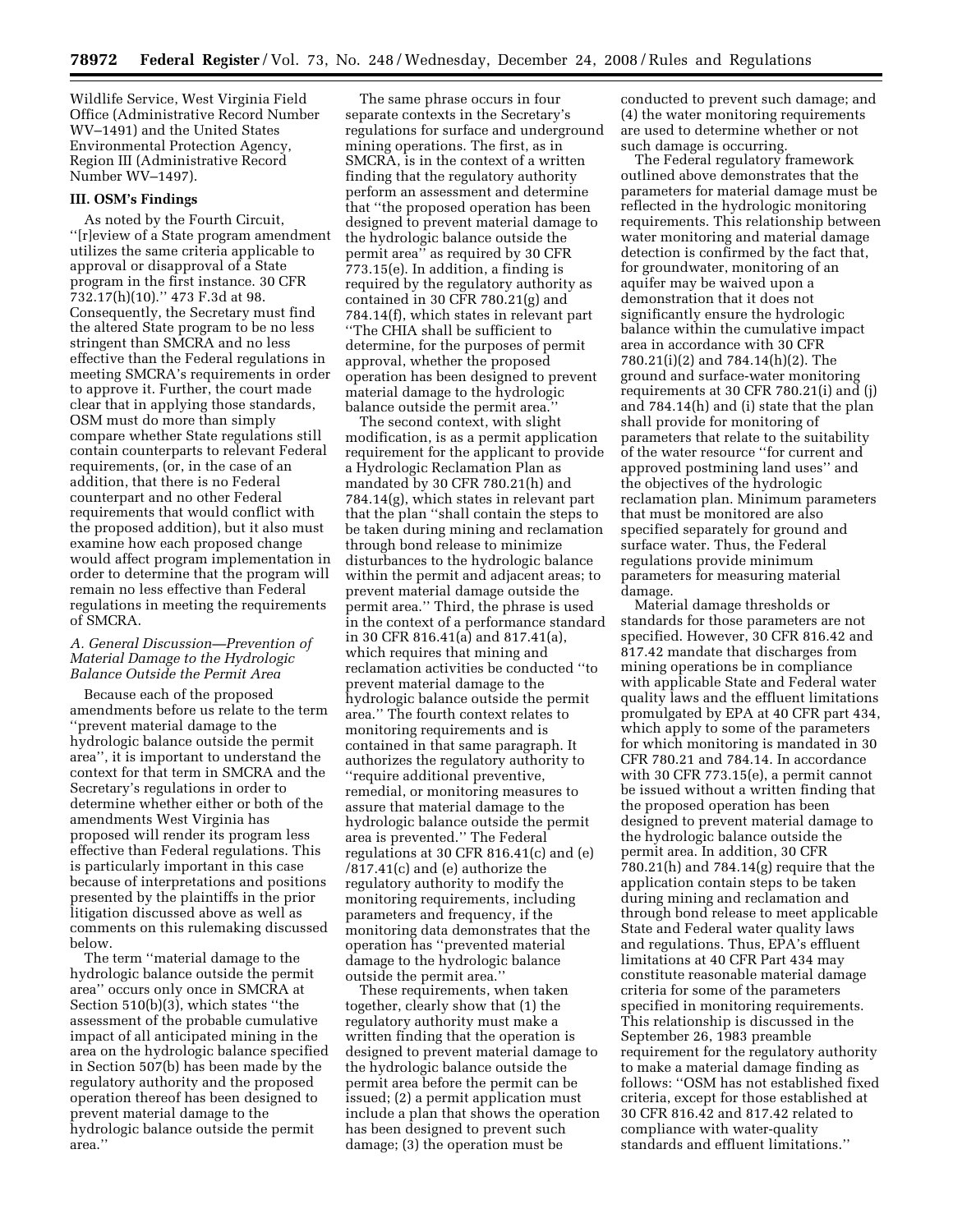With this background in mind, we have evaluated each of the proposed amendments to the West Virginia program in relation to Federal requirements for preventing damage to the hydrologic balance outside the permit area.

# *B. Specific WVDEP Amendment Language and Interpretation*

# 1. West Virginia's Cumulative Impact Definition

The West Virginia program was conditionally approved in January 1981 based upon Federal regulations in existence at that time. None of the conditions on that approval related to the CHIA process or requirements to prevent material damage to the hydrologic balance outside the permit area. However, when OSM revised its hydrologic balance regulations on September 26, 1983, (48 FR 43956), among other things, a definition of ''cumulative impact area'' was added. On August 19, 1986, OSM notified West Virginia through a 30 CFR Part 732 letter, as clarified on December 18, 1987 (Administrative Record Numbers WV– 711 and WV–748) that, among other changes unrelated to this rulemaking, West Virginia must amend its program to add a definition of ''cumulative impact area'' to bring its program into compliance with the revised 1983 Federal rules. In responding to those requirements, West Virginia submitted proposed emergency and legislative rules in August 1988 that contained a definition of ''cumulative impact'', as well as the mandated definition of ''cumulative impact area'' (Administrative Record Numbers WV– 760 and WV–766).

On May 23, 1990, OSM published a **Federal Register** notice announcing the approval of several State program amendments, which included West Virginia's definitions of cumulative impact and cumulative impact area at Finding 2.10 (55 FR 21309). OSM found that although the Federal regulations do not specifically define cumulative impact, the Federal requirements at 30 CFR 780.21(g) and 784.14(f) contain provisions regarding the cumulative impact of mining on the hydrologic balance which form the basis for the State's definition. Furthermore, the State's definition of cumulative impact area is identical to the corresponding Federal definition at 30 CFR 701.5. Therefore, we found that CSR 38–2-2.38 and 38–2-2.39 of the proposed State regulations were not inconsistent with the Federal regulations at 30 CFR 701.5, 780.21(g) and 784.14(f).

2. Effect of Deleting the Definition of Cumulative Impact

The definition of the term cumulative impact that is proposed for deletion from the WVDEP program is:

Cumulative impact means the hydrologic impact that results from the accumulation of flows from all coal mining sites to common channels or aquifers in a cumulative impact area. Individual mines within a given cumulative impact area may be in full compliance with effluent standards and all other regulatory requirements, but as a result of the co-mingling of their offsite flows, there is a cumulative impact. The Act does not prohibit cumulative impacts but does emphasize that they be minimized. When the magnitude of cumulative impact exceeds threshold limits or ranges as predetermined by the Division [WVDEP], they constitute material damage.

As previously noted, neither SMCRA nor the Federal regulations have a corresponding definition of ''cumulative impact'' and West Virginia added this definition in 1988 on its own volition. Therefore, on its face, removal of this definition would leave the State program consistent with Federal regulations. However, in accordance with the decision of the Circuit Court, OSM must also evaluate the effect the proposed removal of the cumulative impact definition will have on State program implementation in order to assure that any such effect will not render that program less effective than the Federal regulations at meeting the purposes of SMCRA.

Much of the controversy surrounding the proposed removal of West Virginia's cumulative impact definition has focused on the last sentence, which essentially defines material damage in terms quite different than the proposed definition of material damage to hydrologic balance outside the permit area that is discussed later in this notice. The discussion here only focuses upon the effect of removing the definition of cumulative impact with its definition of material damage contained in the last sentence.

First, the definition proposed for removal from the West Virginia program defines material damage in the context of cumulative impacts. This is in contrast to SMCRA and the Secretary's regulations, which state that the proposed operation must be designed to prevent material damage. WVDEP makes this point, on page four of its letter accompanying the submittal, by stating that the focus of the material damage finding required by 30 CFR 780.21(g) and section 510(b)(3) of

SMCRA is more limited than the scope of the full CHIA analysis of which it is a part. The CHIA is to assess the impacts of all anticipated mining in the cumulative impact area, while the material damage finding only deals with whether the proposed operation has been designed to prevent material damage to the hydrologic balance outside the permit area. This distinction is also noted in the preamble to OSM's Permanent Regulatory Program published on March 13, 1979 (44 FR 14902–15309) at page 15101 which, in explaining the CHIA requirement then at 30 CFR 786.19(c), states ''Section 510(b)(3) of the Act requires that the regulatory authority assess the probable cumulative impact on the hydrologic balance of all mining anticipated in an area. In addition, it must also find, prior to approval, that a proposed operation will minimize damage to the hydrologic balance outside the permit area.''

When OSM modified its CHIA requirements, it made clear that the CHIA must be sufficient to make the required finding that material damage will be prevented outside the permit area. The preamble to those changes, published on September 26, 1983, (48 FR at 43972–3) discussing 30 CFR 780.21(g), states that the CHIA need not result in judgments balancing current coal development and possible future development. It also states that ''the final rule allows a 'first come first served' analysis with each subsequent operation being based upon its potential for material damage with respect to any preceding operations.'' OSM further noted in that same preamble that ''If any material damage would result to the hydrologic balance from the cumulative impacts of a newly proposed operation and any previously permitted operation, the new operation could not be permitted \* \* \*'' *Id. At 43857.* 

Each permit must establish a cumulative impact area as set forth at 30 CFR 780.21(c) and 784.14(c). The West Virginia definition of cumulative impact area at CSR 38–2–2.39, and the Federal definition at 30 CFR 701.5 are virtually the same and mean: the area, including the permit area, within which impacts resulting from the proposed operation may interact with the impacts of all anticipated mining on surface and groundwater systems. Anticipated mining shall include the entire projected lives through bond releases of (a) the proposed operation, (b) all existing operations, (c) any operation for which a permit application has been submitted to the Secretary/Regulatory Authority, and (d) all operations required to meet diligent development requirements for leased Federal coal for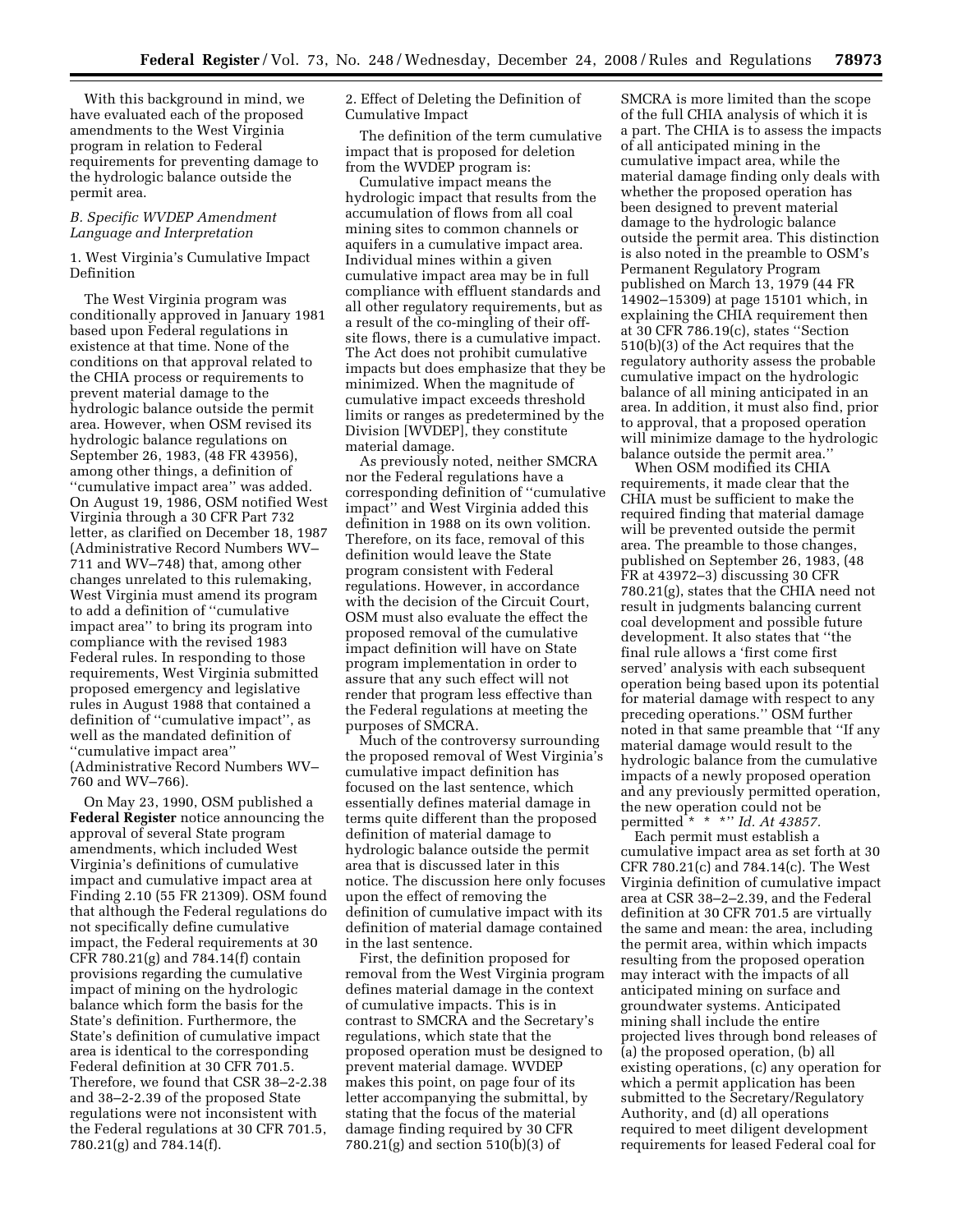which there is actual mine development information available. Therefore, while the West Virginia definition proposed for removal requires prevention of material damage from cumulative impacts rather than from the proposed operation as required by SMCRA and the Federal regulations, this is a distinction without a practical difference. In any case, whether the definition is removed or not, the West Virginia program still requires that the proposed operation be designed to prevent material damage to hydrologic balance outside the permit area as required by SMCRA and Federal regulations. The State's obligation and responsibility to properly prepare a CHIA and to make the finding regarding material damage on a case by case basis as required by SMCRA remains an integral component of the West Virginia program even without this definition.

Second, the final sentence of the definition proposed for removal states that ''When the magnitude of cumulative impact exceeds threshold limits or ranges as predetermined by the Division, they constitute material damage.'' It is debatable whether this sentence mandates (as some argue) that the Division predetermine threshold limits or ranges for all material damage parameters or only mandates that, where the Division has, in fact, predetermined threshold limits or ranges, exceeding them constitutes material damage. OSM stated in the preamble to the 1983 hydrology regulations at page 43973 that ''OSM agrees that the regulatory authorities should establish criteria to measure material damage for the purposes of the CHIAs.'' However, the CHIA regulation does not mandate that States do so. This is in sharp contrast to 30 CFR 816.116 (a)(1) for revegetation success standards, also finalized in September 1983, where OSM mandated that regulatory authorities must select standards for success and sampling techniques for evaluating vegetation success and include them in the approved regulatory program (OSM removed the requirement for OSM's prior approval of these success standards and sampling techniques on August 30, 2006, (71 FR 51684, 51688–51695, 51705–51706)). Instead, the hydrology regulations provide general guidance to regulatory authorities in the water monitoring requirements at 30 CFR 780.21 and 784.14, as discussed above. Further, in the 25 years since the hydrology rules were revised, OSM has not put States on notice, under 30 CFR Part 732, of an obligation to establish material damage criteria or that 30 CFR 816.42 or 817.42

must be used for such criteria. The only mandate imposed on States as a result of the 1983 hydrology revised rules was the 1986 mandate under 30 CFR Part 732 that they each must establish a definition of ''cumulative impact area'' consistent with the new Federal definition added in 1983.

In 1997, some 14 years after revising the CHIA and material damage requirements discussed above, OSM issued a National policy statement on acid mine drainage (AMD) in which it stated ''Regulatory authorities should establish criteria to measure and assess material damage. Material damage guidelines, to be applied on a case-bycase basis, are necessary to effectively assess the adequacy of mining and reclamation plans in addressing AMD prevention.'' The policy goes on to state that ''surface and groundwater monitoring data should be evaluated against established material damage criteria.'' In response to comments on the policy, OSM stated that:

Section 510(b)(3) of SMCRA requires regulatory authorities to determine whether proposed operations have been designed to prevent material damage to the hydrologic balance outside the permit area. This provision inherently requires the use of guidelines or criteria, since even case-by-case determinations require the application of some type of damage threshold and impact measures." And "\* \* \* the policy is consistent with the Act, its implementing regulations, and their preambles in that it encourages States to develop material damage guidelines but does not establish national criteria or guidelines. Instead of establishing rigid guidelines to implement this policy, the regulatory authority could develop a flexible list of factors to consider in establishing thresholds and assessing material damage on a case-by-case basis.''

The water monitoring requirements at 30 CFR 780.21 and 784.14 separately mandate minimum parameters for surface and groundwater that relate to both water quality and quantity. Some of those relate to AMD. It is apparent from the above discussion that, while regulatory authorities are expected to provide material damage guidelines, they have considerable flexibility in doing so. Even with the deletion of the current definition of ''cumulative impact,'' West Virginia is still obligated to establish criteria for determining what constitutes material damage to the hydrologic balance outside the permit area consistent with the Federal requirements, as discussed above.

Based upon the foregoing discussion, we find that approving the State's

proposed amendment to delete its definition of ''cumulative impact'' at CSR 38–2–2.39 would have no adverse effect on the WVDEP's ability or obligation under its approved program to assess and determine whether the proposed operation has been designed to prevent material damage to the hydrologic balance outside the permit area.

In addition, we find, as discussed below, that this deletion is further ameliorated by the addition of a new definition of ''material damage to the hydrologic balance.''

Furthermore, we find that the deletion of the definition does not make the State program less effective than the hydrologic protection requirements set forth in the Federal regulations nor less stringent than those in SMCRA, and its removal can be approved.

3. Effect of Adding a Definition of Material Damage

West Virginia is proposing to add a sentence to its CHIA requirements at CSR 38–2–3.22.e that would define material damage to the hydrologic balance outside the permit area. It reads as follows:

Material damage to the hydrologic balance outside the permit areas means any long term or permanent change in the hydrologic balance caused by surface mining operation(s) which has a significant adverse impact on the capability of the affected water resource(s) to support existing conditions and uses.

The question before us is whether West Virginia's proposed addition of a sentence defining material damage to the hydrologic balance outside the permit area to its CHIA requirements would leave the State program no less stringent than SMCRA and no less effective than Federal regulations in achieving the purposes of SMCRA. Since neither SMCRA nor the Federal regulations define material damage or require that States define the term as part of their approved programs, at issue before us is whether the definition proposed by West Virginia limits the reach of material damage in a way that reduces the effectiveness of its program so that it would be less effective than Federal rules in achieving the purposes of SMCRA.

In light of that framework, there are three aspects of the proposed definition that must be considered in evaluating whether it can be approved. These are: (1) *Long term or permanent* change, (2) *significant* adverse impact, and (3) *capability* of the affected water resources to support *existing conditions*  and *uses* (emphasis added).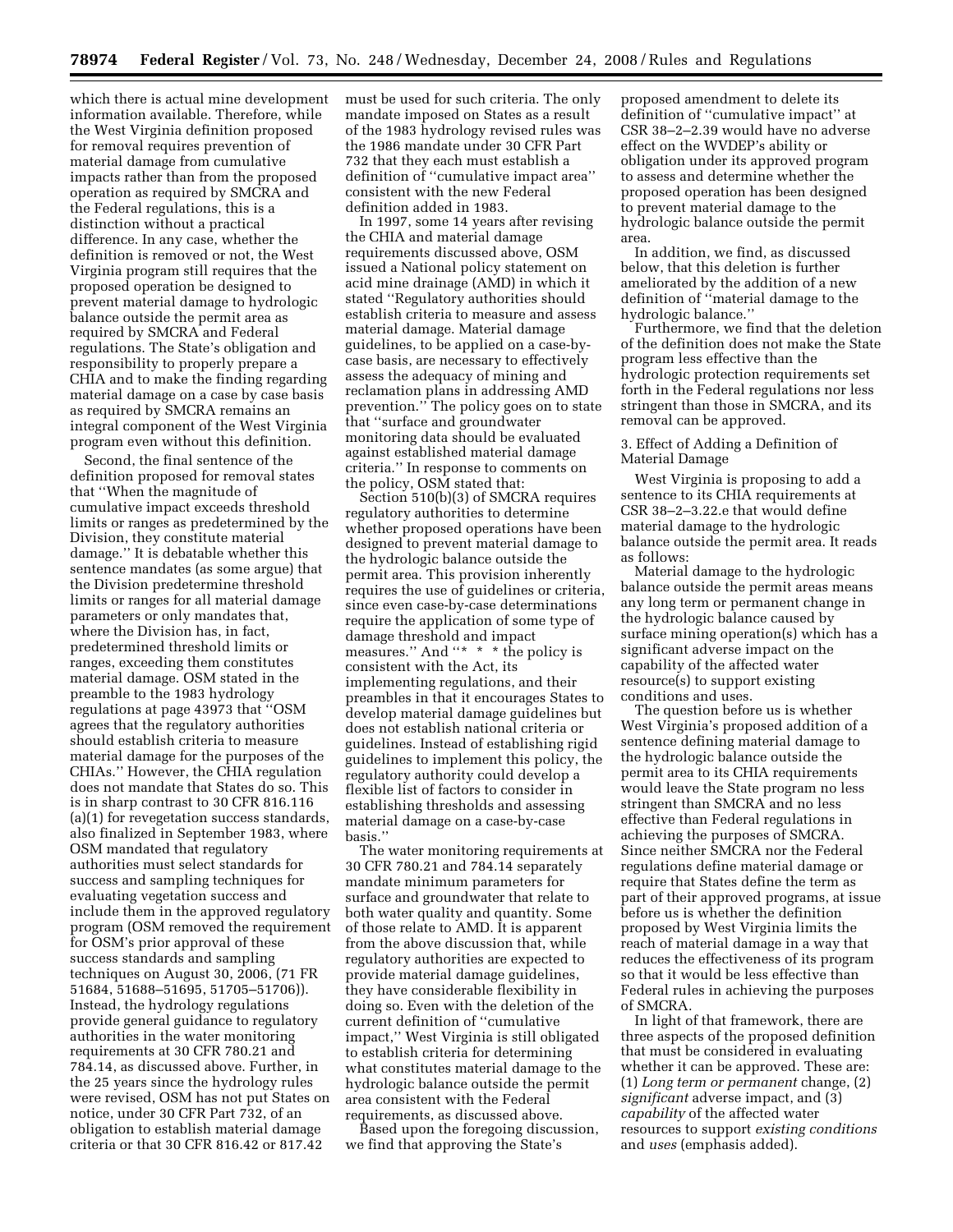These three facets of the proposed definition can be viewed as giving meaning to ''material'' as it modifies damage. As part of its explanation for its proposed definition, West Virginia focuses on ''material,'' both in its plain meaning and its use in other SMCRA contexts for the phrase ''material damage,'' e.g. subsidence damage and protection of alluvial valley floors. Just as West Virginia is proposing here, the word ''significant'' in the Federal regulatory definitions appears to be relevant in applying material damage in both of those cases. Further, the word ''significant'' is used in 30 CFR 780.21 and 784.14 related to groundwater monitoring in determining whether a particular aquifer needs to be monitored. Since material damage certainly implies something more than minor damage and it is a word that OSM has used in Federal regulations for material damage in other contexts, the use of ''significant'' by West Virginia in this definition is not on its face unreasonable.

In discussing how the phrase ''support existing conditions and uses'' would be applied, West Virginia states that it effectively requires the State to consider the water quality standards it has promulgated under its Clean Water Act that have been approved by EPA. ''By definition, 'water quality standards' means the 'combination of water uses to be protected and the water quality to be maintained' by the rules setting forth those standards.'' West Virginia also notes that ''water quality criteria'' is also a defined term that references designated uses, as well as existing uses as specifically provided by the proposed definition. Designated use specifies how the water can be used, such as warm water fishery or primary contact recreation. States are required by the Clean Water Act to assign one or more uses to each of its waters. These uses must be taken into consideration by the State when approving a proposed mining operation. West Virginia then states that, under the proposed definition, in order to assure that mining will not result in a long term or permanent change in the hydrologic balance which has a significant adverse impact on the capability of a receiving stream to support its uses, a proposed mining operation must be designed so as to consistently comply with the water quality standards for the designated uses for the receiving stream. West Virginia further notes it does not intend to consider every pollutant for which a water quality standard has been promulgated. Instead, consideration will be limited to standards for those

parameters which, based upon its experience with other mining operations in the area and the geochemical data required in the application, have the potential to have an impact on water quality if the application is granted.

The Federal water monitoring requirements at 30 CFR 780.21 and 784.14, which, as discussed above are linked to detecting material damage, state that current and approved postmining land use should be considered in establishing parameters to be monitored for both surface and groundwater. West Virginia's proposed link of material damage to existing water uses is not inconsistent with that concept, particularly with its explanation of how it would be applied since water quality standards established under the Clean Water Act are linked to both existing and designated uses. We do note that those standards do not extend to surface water quantity or to ground water quality or quantity. Therefore, there are additional material damage criteria for which the State must consider how it will determine material damage. However, the proposed definition does not limit West Virginia's authority or obligation to do so. By including its Water Quality Standards with the amendment, we understand that West Virginia intends to apply the requirements set forth at CSR 46–1–1 *et seq*. when determining when material damage to the hydrologic balance has occurred.

In regard to the issue of long-term or permanent change, West Virginia states that, while the operation must be designed to consistently comply with applicable standards, isolated or random exceedance of water quality standards will not be regarded as material damage. The idea that material damage to the hydrologic balance is linked to long-term trends rather than an isolated spike in relation to threshold levels or ranges is consistent with the requirement that monitoring data need only be submitted every three months and gives reasonable meaning to ''material'' damage. While OSM recognizes that there have been a few individual events of enormous magnitude and impact that would certainly qualify as material damage to the hydrologic balance outside the permit area, there are numerous performance standards that could be cited in enforcement actions in such cases to mandate corrective measures under approved State programs. Further, OSM does not view the proposed State definition as limiting West Virginia's ability to cite the State counterpart (CSR 38–2–14.5) to 30 CFR

816.41(a) and 817.41(a) for causing material damage to the hydrologic balance outside the permit area in such cases. OSM believes that all of these issues related to the material damage finding should be addressed by the regulatory authority on a case-by-case basis as mining permit applications are reviewed and approved, in concert with the CHIA. In reviewing West Virginia's proposed material damage definition, OSM finds that it does provide reasonable guidance on what would constitute material damage to the hydrologic balance outside the permit area without imposing limitations on the reach of that phrase that would make the West Virginia program less effective than the Federal regulations at achieving the purposes of SMCRA.

West Virginia has stated that it intends to implement its proposed definition in a manner that provides objective criteria for determining whether a proposed operation is designed to prevent material damage to the hydrologic balance outside the permit area. Further, it has stated that it would do so in a manner that gives reasonable meaning to the phrase ''material'' while providing consistent application understandable to all parties. Therefore, OSM finds that the proposed new definition of material damage at CSR 38–2–3.22.e is no less stringent than SMCRA and no less effective than Federal regulations in achieving the purposes of the Act and it can be approved. This finding is based upon West Virginia implementing this new definition consistent with its explanation provided with the proposed amendment as summarized above and consistent with the intent of SMCRA as discussed in this notice. Should we later find that this definition is not being implemented in a manner consistent with the above discussion, OSM may revisit this finding.

### **IV. Summary and Disposition of Comments**

We received written comments from Geo-Hydro, Inc. (Administrative Record Number WV–1496); a private citizen (Administrative Record Number WV– 1498); a combined set of comments on behalf of the Hominy Creek Preservation Association, Inc., Ohio River Valley Environmental Coalition, Inc., and West Virginia Highlands Conservancy, Inc. (Administrative Record Number WV– 1495). We also received comments from two Federal agencies; the United States Department of the Interior Fish and Wildlife Service, West Virginia Field Office (Administrative Record Number WV–1491) and the United States Environmental Protection Agency,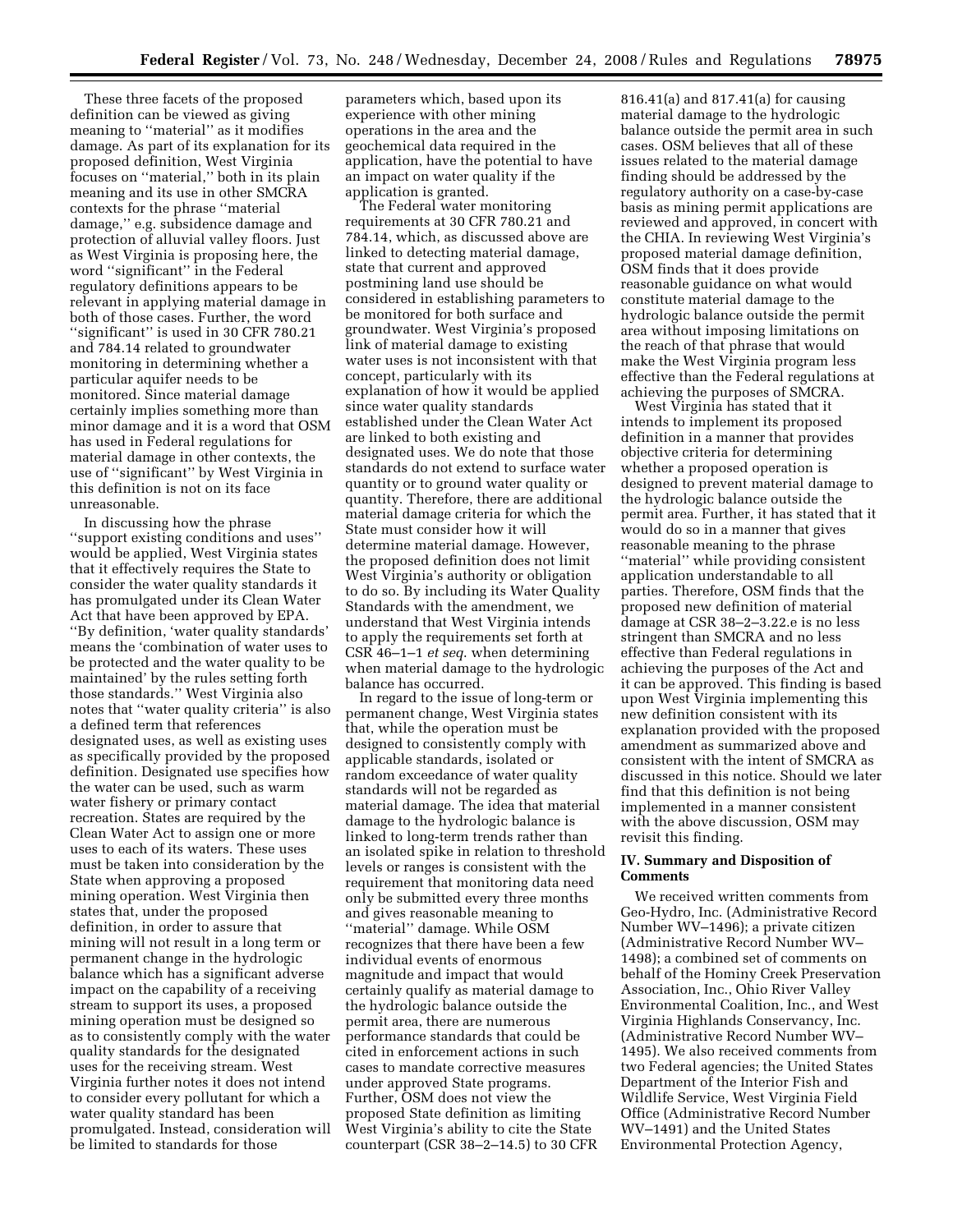Region III (Administrative Record Number WV–1497).

#### *Public Comments*

Extensive comments were received from Walton D. Morris, Jr. on behalf of Hominy Creek Preservation Association, Inc., Ohio River Valley Environmental Coalition, Inc. (OVEC), and West Virginia Highlands Conservancy, Inc. OSM will refer to these comments collectively as those of OVEC.

OVEC contends that OSM's publication of a proposed rule ''which merely invites public comment on West Virginia's resubmission documents falls short of the requirement which the Administrative Procedure Act (APA), 5 U.S.C. 553, imposes on the agency \* \* \*''. In support of this comment, OVEC lists several alleged deficiencies in the proposed amendment, all of which, according to OVEC, were noted by ''courts''. In addition the WVDEP's new explanatory letter ''does not have the force of law and therefore does not cure the defects in the proposed amendments which led the reviewing courts to strike down OSM's approval decision'', according to OVEC. ''Specifically'', OVEC argues, ''there remains no definition in the proposed amendments of 'long-term change' or 'significant adverse impact.' There are no regulatory provisions or other provisions with the force of law that indicate 'how the regulatory authority propose[s] to measure such an impact or determine when it would occur; Finally, OVEC contends that, ''[i]f OSM proposes to re-approve these very same proposed program amendments, the agency has an obligation first to inform the public of the basis on which it proposes to do so'', and ''to perform and present the analysis which the reviewing courts found missing from the agency's earlier program approval decision and to request further public comment on that analysis.''

First, we note that the Fourth Circuit, unlike the District Court, did not point to any alleged deficiencies in the amendments themselves, such as the failure to define certain terms. Rather, its decision was based on OSM's failure to determine, based upon a thorough analysis, whether the amendments rendered the State's program less stringent than SMCRA and less effective than the Federal regulations. 473 F.3d at 103. Thus, we disagree with OVEC that either OSM or the State is obligated to ''cure the defects in the text of the proposed amendments'' by way of explanation in the proposed rule.

Second, we disagree with OVEC's assertion that we are obliged to ''inform the public of the basis'' for our proposed

re-approval of the amendments, because this assertion proceeds from the false premise that OSM's proposed rule proposes approval of the amendments. To the contrary, our proposed rule merely announces receipt of the amendments as required by 30 CFR 732.17, and asks for public and agency comment on the question of whether the amendments can be approved. At the proposed rule stage, we take no position as to whether an amendment should be approved; therefore, we are not required to provide an analysis in the proposed rule that advocates approval.

This approach is fully consistent with the APA as described by the Fourth Circuit in this case wherein the court stated ''An agency engaged in rulemaking pursuant to APA 553 must 'follow [] a three-step process—issuance of a notice of proposed rulemaking, followed by receipt and consideration of comments on the proposal, followed by promulgation of a final rule that incorporates a statement of basis and purpose.' '' 473 F.3d at 102 (quoting Kenneth Culp Davis & Richard J. Pierce, Jr., *administrative Law Treatise* 7.4 (3rd ed. 1994)). The Court goes on to note that the agency followed that process in concluding that the Secretary was engaged in rulemaking pursuant to APA Section 553.

Each of OVEC's comments on the proposed rule suffers from a fundamental misinterpretation of the requirements of Section 553 of the Administrative Procedure Act, 5 U.S.C. 553. With respect to proposed rules, the APA merely requires that the reviewing agency include ''either the terms or substance of the proposed rule or a description of the subjects and issues involved.'' *Cat Run Coal Co.* v. *Babbitt,*  932 F. Supp. 772, 777 (S.D. W.Va. 1996) (quoting 5 U.S.C. 553(b)(3)). ''The notice must be 'sufficiently descriptive to provide interested parties with a fair opportunity to comment and to participate in the rule making'.'' 932 F. Supp. at 777 (quoting *Chocolate Mfrs. Ass'n of U.S.* v. *Block,* 755 F.2d 1098, 1104 (4th Cir. 1985) (citations omitted).

In our May 17, 2007, proposed rule, we set forth the full text of the amendment, which includes the deletion of the ''cumulative impact'' definition, as well as the addition of a definition of ''material damage'', in CSR 38–2–3.22.e. Next, we presented, in considerable detail, the WVDEP's explanation of how the ''material damage'' definition will be interpreted and employed in the context of a permitting review. Finally, we included the WVDEP's rationale for removing the definition of ''cumulative impact''. 72 FR 27782, 27784–5 (May 17, 2007).

Together, the text and explanatory narrative accompanying it satisfy the APA's requirement that the proposed rule include ''the terms or substance of the proposed rule or a description of the subjects and issues involved.'' 5 U.S.C. 553(b)(3). Indeed, our proposed rule surpasses the APA's mandate, since it includes both a description of the proposed amendments' ''terms'' and ''substance'', as well as a ''description of the subjects and issues involved.'' As such, the proposed rule is sufficient to ensure that the public and other interested parties will have a fair opportunity to comment and to participate in the rulemaking process.

In addition OVEC provides three primary reasons why OSM should disapprove the proposed program amendments. These reasons are summarized below along with OSM's responses.

I. WVDEP's explanatory letter lacks the force of law, is inconsistent with both the text of pertinent West Virginia Statutes and Regulations and with WVDEP's prior explanations of the proposed amendments; and thus does not provide a rationale basis for evaluating or approving the amendments.

OVEC comments that the explanation provided by WVDEP in support of the proposed amendments is inconsistent with previous explanations provided by the agency, is inconsistent with statutory and regulatory texts regarding water quality statutes, and is inconsistent with the testimony of the WVDEP in a deposition with regard to what constitutes material damage. In addition, OVEC states that OSM should require WVDEP to furnish an opinion of the Attorney General of West Virginia that the "\* \* \* legal interpretations set forth in the explanatory letter are correct, both with respect to the proposed amendments and the water quality statutes and regulations which WVDEP invokes, and that the letter has the force of law.''

Before addressing OVEC's specific comments under this heading, it is important to note that 30 CFR 732.17 does not require a State to submit an explanation or rationale as a part of submitting proposed program amendments. The extent to which OSM has relied upon material other than the language of proposed amendments themselves in relation to Federal requirements in reaching its decision is described above in the findings section. While we found the State's explanation useful, the extent to which we have relied on it in reaching our decision is limited to the extent we have referenced it in the findings section above. The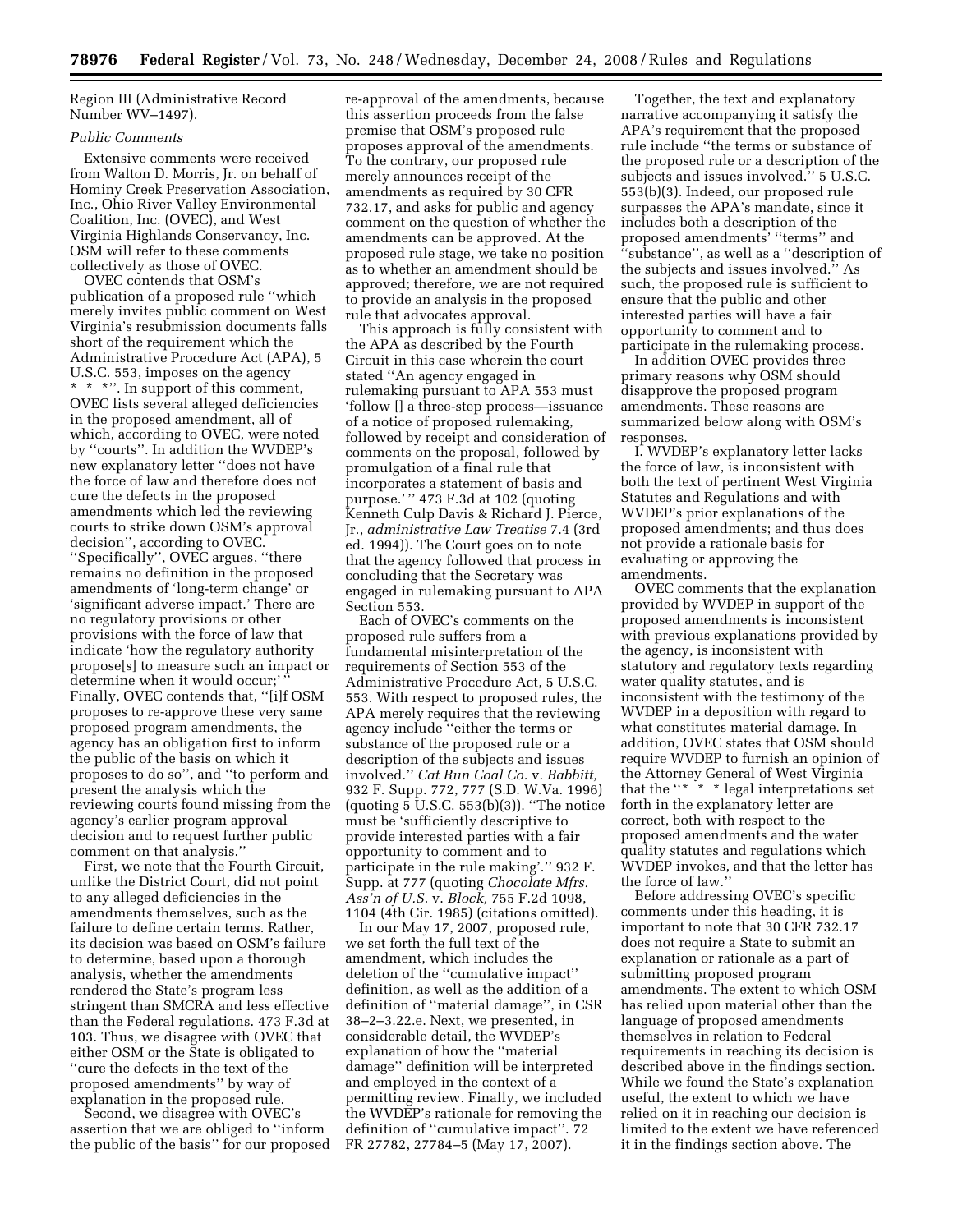understanding upon which our approval is based is explained in the findings section and largely relies, as discussed, upon the reach of Federal requirements. Further, OSM has two decisions before it. While OVEC's comments treat these decisions as one without delineating which decision it is commenting on, there is generally more discussion of the material damage definition that is proposed for addition to the West Virginia program.

OVEC's sole basis for claiming inconsistency between the WVDEP's July 1, 2003, clarification and its March 22, 2007, letter is that the former document stated that the amendments ''set forth some objective criteria'' for determining material damage, while the latter document argues that the material damage determination must be a ''qualitative, rather than a quantitative,'' judgment.

However, OVEC fails to note that in its 2007 letter, the WVDEP also contends that the new material damage standard is more objective than its predecessor, since it clearly requires the determination to be based on the ability of the proposed mining operation to comply with water quality standards, whereas the old ''cumulative impact'' definition referred to undefined ''threshold limits and ranges.'' Thus, in both its 2003 and 2007 explanations of the amendments, the WVDEP contends that the new definition of material damage adds objectivity to the determination. The State did acknowledge in 2007 that the new definition does not adhere to a mathematically precise formula for producing a finding of material damage; however, a lack of mathematical precision does not equal a lack of objectivity. West Virginia states that water quality standards will be used to determine whether an operation has been designed to prevent material damage to the hydrologic balance outside the permit area since the new definition references use and the State's water quality standards are set to protect existing and designated uses. Thus, material damage determinations, though made on a case-by-case basis, will be objective in nature. For these same reasons, we disagree with OVEC that the WVDEP's 2007 explanation somehow attempts to thwart the West Virginia Legislature's intent ''to set forth some objective criteria'' for material damage determinations.

OVEC asserts that the State's March 22, 2007, letter contains erroneous interpretations of West Virginia's water quality statutes and regulations. First of all, OSM's decision to approve both of these amendments is unaffected by any

disputes between OVEC and West Virginia over the proper interpretation of West Virginia's water quality statutes and regulations. The basis for our decisions to approve both of these proposed amendments is explained above under the findings section. The SMCRA mandate that proposed mines be designed to prevent material damage to the hydrologic balance is not a vehicle for using SMCRA to enforce CWA requirements.

Further, disputes over a State's proposal to revise its program requirements related to preventing material damage to the hydrologic balance under SMCRA are not a proper vehicle for resolving or addressing disputes over how the State's CWA requirements should be interpreted. In short, this dispute is not relevant to our decisions because those decisions are not based upon any particular interpretation of the State's CWA application. Having said that, OVEC's argument herein appears to rest on its assertion that a single, isolated violation of any such water quality law or regulations constitutes material damage. However, OVEC cites no law or regulation supporting this argument. To the contrary, as discussed above, States have considerable discretion in establishing their CHIA process and establishing criteria for making the required material damage finding, including the extent to which they utilize CWA standards or criteria in doing so. Moreover, the WVDEP's letter does not purport to carry the force of law, and we do not accord it such weight. In any event, there is no Federal regulatory requirement for OSM to request an Attorney General's opinion to accompany a state program amendment.

Finally, we acknowledge an apparent inconsistency between the March 22, 2007, letter and the WVDEP employee's deposition testimony with regard to what constitutes ''material damage''. We have given the preponderance of weight to the March 22, 2007, letter, since it is subsequent to the deposition testimony, which was given in 2003, and, more important, because it was offered in support of this re-submission and was signed by the head of the agency. Regardless of anything submitted by the WVDEP, however, the ultimate burden is on OSM to determine whether these amendments are no less stringent than SMCRA and no less effective than the implementing Federal regulations. We have met that burden.

II. The proposed amendments would render the West Virginia Program inconsistent with the Federal requirement that regulatory authorities define material damage in terms of

predetermined limits and ranges for specific hydrologic parameters.

OVEC comments that the proposed amendments are inconsistent with SMCRA and less effective than the Federal regulations because they ''\* \* \* fail to establish \* \* \* usable criterion for determining material damage to the hydrologic balance outside the permit area.''

As discussed extensively above, OVEC vastly overstates the Federal mandate. No such mandate is contained in SMCRA or the Federal regulations and no other State or Federal program contains, as part of its regulations, the definition that West Virginia proposes to remove. While OSM stated in the preamble to the 1983 hydrology regulations (48 FR 43973) "\*  $*$  \* that the RA's should establish criteria to measure material damage for the purposes of CHIA's,'' it did not establish a regulatory mandate that States do so nor require OSM approval of such criteria. The only mandate imposed on States as a result of the 1983 hydrology revised rules was the 1986 mandate under Part 732 that they each must establish a definition of ''cumulative impact area'' consistent with the new Federal definition at 30 CFR 701.5 added in 1983. With that said, OSM is approving the proposed amendments with the understanding that the State will determine on a case-by-case basis meaningful objective material damage criteria in order to make the finding regarding material damage required by 30 CFR 773.15(e).

OVEC comments further on this issue that ''\*  $\hspace{0.1mm}^*$  ' regulatory authorities must include pertinent, applicable numeric water quality standards and effluent limitations in a set of predetermined material damage criteria contained in the CHIA for each proposed surface and coal mining operation.'' In addition OVEC is concerned that WVDEP would only consider a stream materially damaged if the stream were ''completely sterilized'' or a use ''destroyed''. In addition, there were concerns raised about the WVDEP position that a ''minor'' exceedance of water quality standards would not constitute material damage.

OSM disagrees with the statement that effluent limitations and water quality standards constitute predetermined material damage criteria. OVEC is under the misguided impression that 30 CFR 816.42 and 817.42 establish fixed material damage criteria for coal mining operations. While the plain language of these regulations require discharges of water from mining operations to be in compliance with applicable State and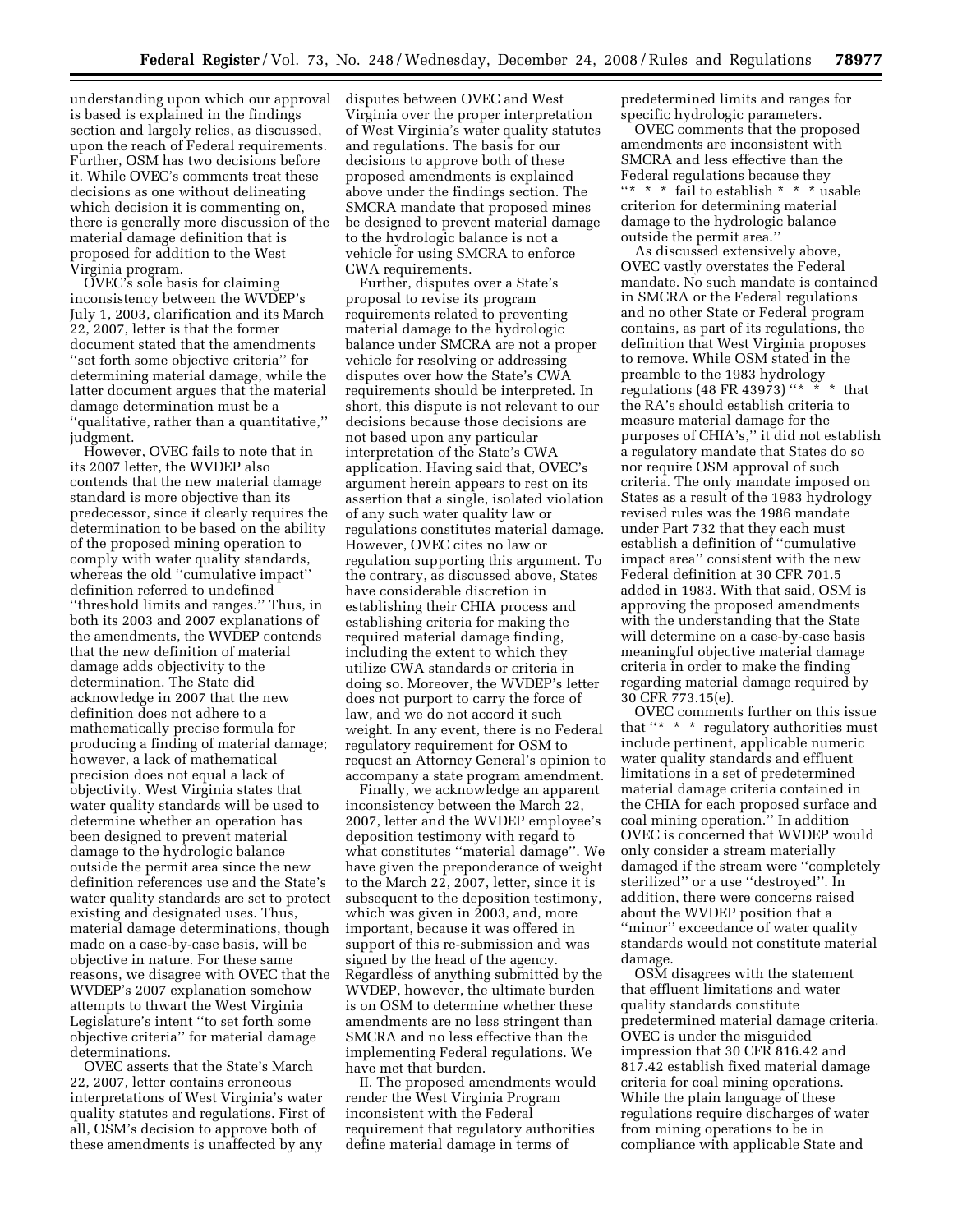Federal water quality laws and regulations as well as the EPA effluent limitations for coal mining operations, there is no assertion that discharges that violate such laws and regulations somehow automatically constitute material damage to the hydrologic balance. Obviously discharges that do not comply with either the effluent limitations or water quality standards should be considered performance standard violations by the regulatory agency, but whether such discharges constitute material damage to the hydrologic balance is another issue entirely. OSM believes that a discharge of any magnitude or duration into a stream that results in the loss of an existing or designated use is not an acceptable impact to the hydrologic balance from SMCRA regulated coal mining operations, even if the discharge does not violate effluent limitations or water quality standards. Clearly the discharge does not have to reach the severity necessary to result in the total destruction of a stream in order to constitute material damage. On the other hand, one single minor violation of effluent limitations could easily occur and result in no detectible impact to a receiving stream's existing or designated use.

OVEC further elaborates on this issue to the extent that ''WVDEP proposes to rewrite West Virginia's pertinent, applicable water quality standards to adopt more lenient pollutant limits, etc. \* \* \*.'' OVEC makes this leap as a result of its previous erroneous conclusion that SMCRA mandates the use of water quality standards and effluent limits for coal mining operations as predetermined material damage criteria. The water quality standards and effluent limits are established by State and Federal law pursuant to the CWA. As provided by section 702(a)(3), nothing in SMCRA, or a State program amendment approved by OSM, can alter or modify these standards or limits. OSM cannot, in its approval of a State program amendment, alter existing CWA laws in any State. Indeed, OSM does not agree that WVDEP is proposing to rewrite any CWA laws through these State program amendments. OSM agrees with WVDEP as addressed in the previous comment response that water quality standards and coal mining effluent limits do not constitute predetermined material damage criteria unless the State, at its discretion, decides to apply them that way. Our approval of these two amendments is not based upon the State deciding to do so.

OVEC comments that the WVDEP amendment does not guarantee that new

mining operations will be prevented from discharging additional pollutants into streams listed as impaired pursuant to Section 303(d) of the Clean Water Act, nor does the amendment prevent WVDEP from allowing permits to discharge into waters for which no TMDL has been prepared. In addition OVEC requests that ''\* \* \* OSM investigate the situation (issuing permits allowing discharges into 303(d) listed streams for which there is no TMDL) as part of its evaluation of these proposed amendments.''

Allegations of improper implementation of a State's CWA program are beyond the scope of review for a State SMCRA program amendment. However, when considering material damage impacts, it is certainly appropriate for a State to consider the fact that 303(d) listed streams (i.e., those already impaired) are in need of restoration and a reduction of pollutant loadings in order to achieve their designated use. OSM, in cooperation with other agencies and local watershed groups, expends millions of dollars through the abandoned mine land program to restore streams biologically impaired from abandoned coal mines. These efforts would be meaningless if current mine operators are allowed to discharge pollutants into these impaired waters that would offset restoration efforts. Thus, there is value in using State water quality criteria (both numeric and narrative standards) in such a manner that existing and designated uses are protected, and to ensure that impaired streams are not further degraded as a result of SMCRA regulated mining activities. On the other hand, we do not construe Federal material damage requirements as mandating, where there is a choice between discharging in compliance with effluent standards into a 303(d) impaired stream or discharging into a high quality pristine stream, that the discharge must go into the high quality stream. In short, SMCRA material damage requirements should not be construed as a mechanism for enforcing CWA TMDL requirements through SMCRA. OSM believes that protecting the hydrologic balance from material damage requires a comprehensive analytical approach, considering both short-term (during mining and reclamation) and long-term (those that are projected to extend beyond the release of reclamation performance bonds) impacts.

III. Approval of the proposed amendments would impair or preclude effective citizen participation in the administration and enforcement of the West Virginia Program.

The commenter asserts that the amendments replace predetermined, quantitative material damage criteria with a vague, subjective definition that would surely confound any citizen's effort to independently detect or prove a violation of the standard. The cost and restricted availability of experts whom a citizen would necessarily have to retain in any attempt to prove a violation of such an amorphous standard would fatally chill public participation in its enforcement.

OSM disagrees with this comment. Neither of the amendments that the State is proposing effect in any way the public participation provisions of the approved West Virginia program. In addition, it should be noted that with every permit application filed, the public has the opportunity to provide comment and input regarding the proposed application. In addition, once the application is approved, the public has another opportunity for review through the administrative review process under the State counterpart to 30 CFR 775.11. Further, as discussed repeatedly above, OVEC's comments represent a serious mischaracterization of the two amendments.

There are also a few other aspects of OVEC's comments that warrant a response. The background section seriously mischaracterizes Federal CHIA and material damage requirements. The draft CHIA guidelines that OSM released in 1985 quoted from in the comments are just that—draft. They have never been finalized and certainly do not represent an agency position enforceable by regulation, including the State program amendment process. Further, the introduction to the draft guidelines states clearly that they were only intended as technical guidance and should not be construed as enforceable standards. Contrary to OVEC's assertion, OSM did not approve the 1993 West Virginia CHIA handbook nor has OSM considered the handbook, or revisions to it, as requiring OSM approval. Finally, OSM has considered OVEC's request for a delay in the effective date of any decision. The benefits of making this decision effective immediately are no different than with other State program amendments that OSM processes. By regulation in 30 CFR part 732, OSM has limited time to process proposed State program amendments. OSM often, as in this case, has difficulty meeting those time frames. Delaying the effective date would only exacerbate the problem in meeting the regulatory time frame, and making sure that State program requirements are consistent with Federal requirements as required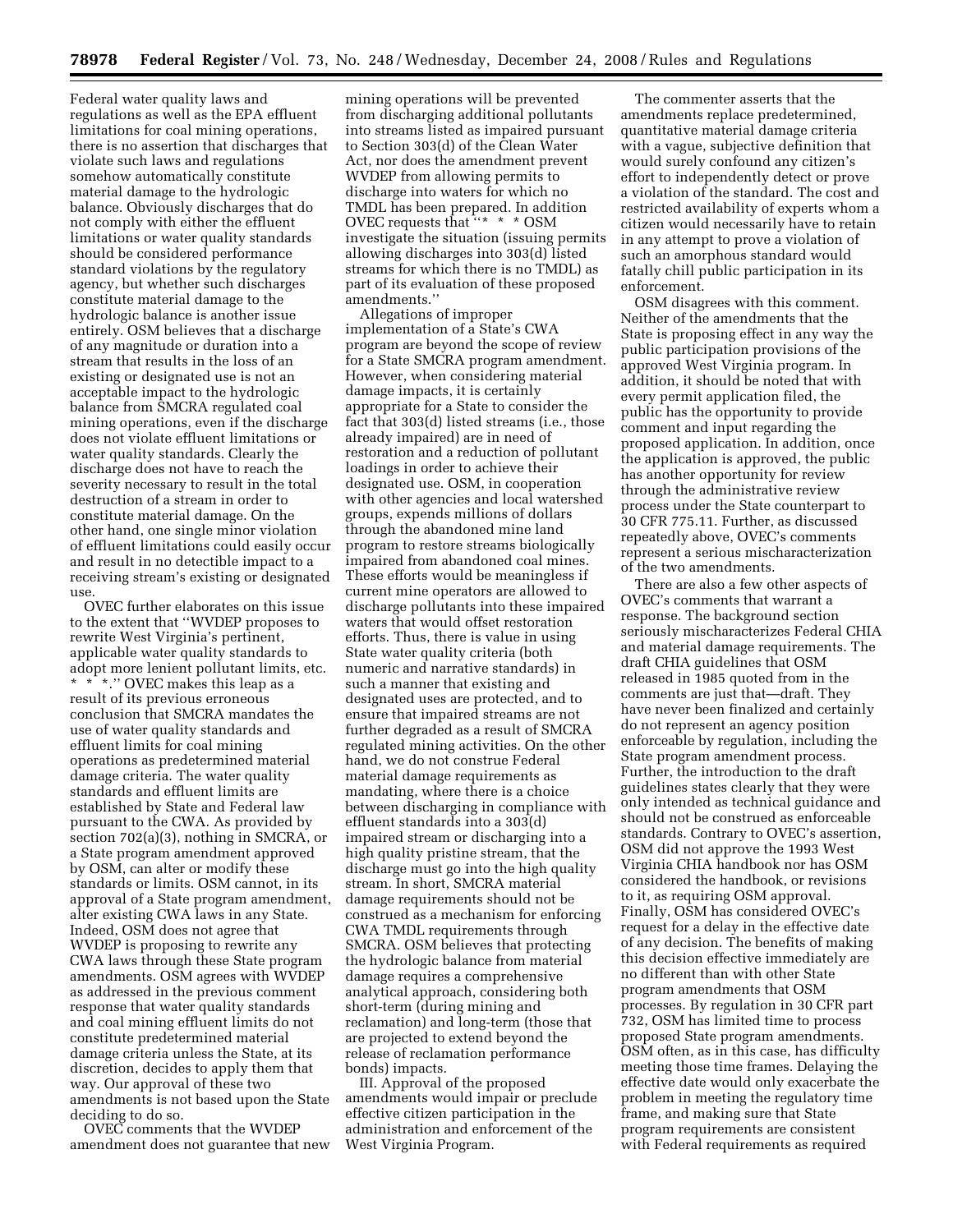by SMCRA. Therefore, this rule will be effective immediately upon publication.

Additional comments were also received from Charles H. Norris, on behalf of Hominy Creek Preservation Association, Inc. (HCPA), Ohio Valley Environmental Coalition, Inc, and West Virginia Highlands Conservancy, Inc. OSM will refer to these comments collectively as those of HCPA.

HCPA commented regarding a quality review panel established for the purpose of assessing the performance of the West Virginia State regulatory authority with respect to cumulative hydrologic impact assessment (CHIA). HCPA commented that the study indicated that ''The CHIA's for eleven of the twelve permits that the panel reviewed failed to define conditions that would constitute material damage for the cumulative impact area for each permit.'' OSM participated in this same study of the WVDEP CHIA process. The study's report was finalized in February of 2007, and concluded, among other things, that WVDEP did not establish material damage limits in its CHIA process. The commenter went on to state that "\* \* \* the almost universal failure to define objective criteria for material damage constituted a recurring, fatal flaw in the CHIAs  $* * *$ ". OSM acknowledges that WVDEP needs to improve its application of CHIA requirements as noted in the 2007 report. Those basic conclusions are unaffected by the amendments approved here. We find this to be more related to the technical implementation of the program than to its regulatory obligations addressed in this decision. OSM finds that allowing the State to amend the program to allow a definition that the WVDEP believes more correctly aligns with its Clean Water Act will create a more stable regulatory platform for consistent application of regulatory requirements. As part of its oversight process, OSM will continue to monitor WVDEP's progress in addressing the findings noted in the 2007 CHIA report.

HCPA indicated its concern that WVDEP had not specifically addressed other aspects of the hydrologic balance beyond surface water quality such as "\* \* \* material damage to stream flow \* \* \*'', and ''\* \* \* material damage with respect to the other elements of the hydrologic balance; surface water quantity, groundwater quantity, and groundwater quality.''

While OSM embraces the applicability of water quality standards as a component of a comprehensive approach to protect and restore surface waters, as discussed in the finding section above, other water criteria must also be factored into the consideration

of material damage. The approval of these two amendments today is based upon that understanding. As the commenter points out various other elements of the hydrologic balance ''\* \* \* surface water quantity, groundwater quantity, and groundwater quality \* \* \*" must also be assessed with regard to the specific material damage criteria necessary to assure protection of existing and foreseeable uses of these water resources.

### *Federal Agency Comments*

Under Federal regulations at 30 CFR 732.17(h)(11)(i) and section 503(b) of SMCRA, we requested comments on April 27, 2007, regarding the amendments from various Federal agencies with an actual or potential interest in the West Virginia program (Administrative Record No. 1488). The results of this consultation are presented below.

U.S. Fish and Wildlife Service (USFWS) provided comments on May 29, 2007, on the proposed amendments to the West Virginia program. The USFWS expressed its concern with the WVDEP interpretation and application of water quality standards relative to its proposed definition of material damage. Specifically, the USFWS is concerned with the cumulative impacts of minor exceedances of the water quality standards. It is also concerned with the allowable one-time events on certain aquatic populations such as fish and mussels. All discharges from mining operations must be made in compliance with the applicable water quality standards and effluent standards. Discharges that violate these standards are subject to the enforcement provisions of the State program. Multiple discharges resulting in violations over time, even if they do not materially damage a stream, are not to be taken lightly by either a mine operator or the State RA. Pursuant to 30 CFR 843.13, the State could suspend or revoke a permit when a pattern of violations is found to exist. In addition, OSM does not consider the amendments approved today as limiting the State's authority or obligation to consider whether a significant individual event caused or may cause material damage to the hydrologic balance outside the permit area.

The USFWS also recommended retention of the definition of cumulative impact, while suggesting the definition be revised to expand its applicability to the water quality standards. OSM has decided to approve West Virginia's request to remove the existing definition as it has been effectively replaced by the new definition of material damage in

the West Virginia program, and the desired outcome can be achieved through the appropriate interpretation and application of the State's existing definitions of CIA and CHIA, along with the approved definition of material damage. In addition, WVDEP has stated in its submission that it intends to ''\* \* \* consider the water quality standards it has promulgated \* \* \* as part of the material damage inquiry under the surface mining law.'' OSM is approving this amendment with the understanding that the State will utilize its water quality standards as a means of protecting streams from mining related material damage. However, the material damage finding is not limited to water quality standards, and therefore OSM does not desire that States adopt a definition that could be interpreted so narrowly as to only focus on water quality standards. OSM anticipates that the material damage finding will be used to address impacts to other water resources, such as surface water quantity and groundwater quantity and quality, as discussed in this decision. OSM believes that the approved WVDEP program includes all of the necessary hydrologic requirements within the existing law and regulations, and that the program will be implemented in a manner consistent with the intent of SMCRA and the Federal regulations with regard to preventing material damage to the hydrologic balance outside the permit area.

# *Environmental Protection Agency (EPA) Concurrence and Comments*

Under Federal regulations at 30 CFR  $732.17(h)(11)(i)$  and (ii), we are required to get a written concurrence from EPA for those provisions of the program amendment that relate to air or water quality standards issued under the authority of the Clean Water Act (33 U.S.C. 1251 *et seq.*) or the Clean Air Act (42 U.S.C. 7401 *et seq.*). On April 27, 2007 we requested concurrence and comments on the amendment from EPA (Administrative Record No. WV 1487).

EPA provided comments on June 21, 2007, and stated that the proposed amendment may be subject to interpretations that could be inconsistent with the CWA. It is not clear to which of the two proposed amendments EPA was referring. However, nothing in either of these amendments would affect or interfere with the State's implementation of the CWA. To the contrary, we believe they will improve coordination. OSM finds that WVDEP has stated its intent in such a manner that the new definition of material damage will not jeopardize the obligation of mining operations to be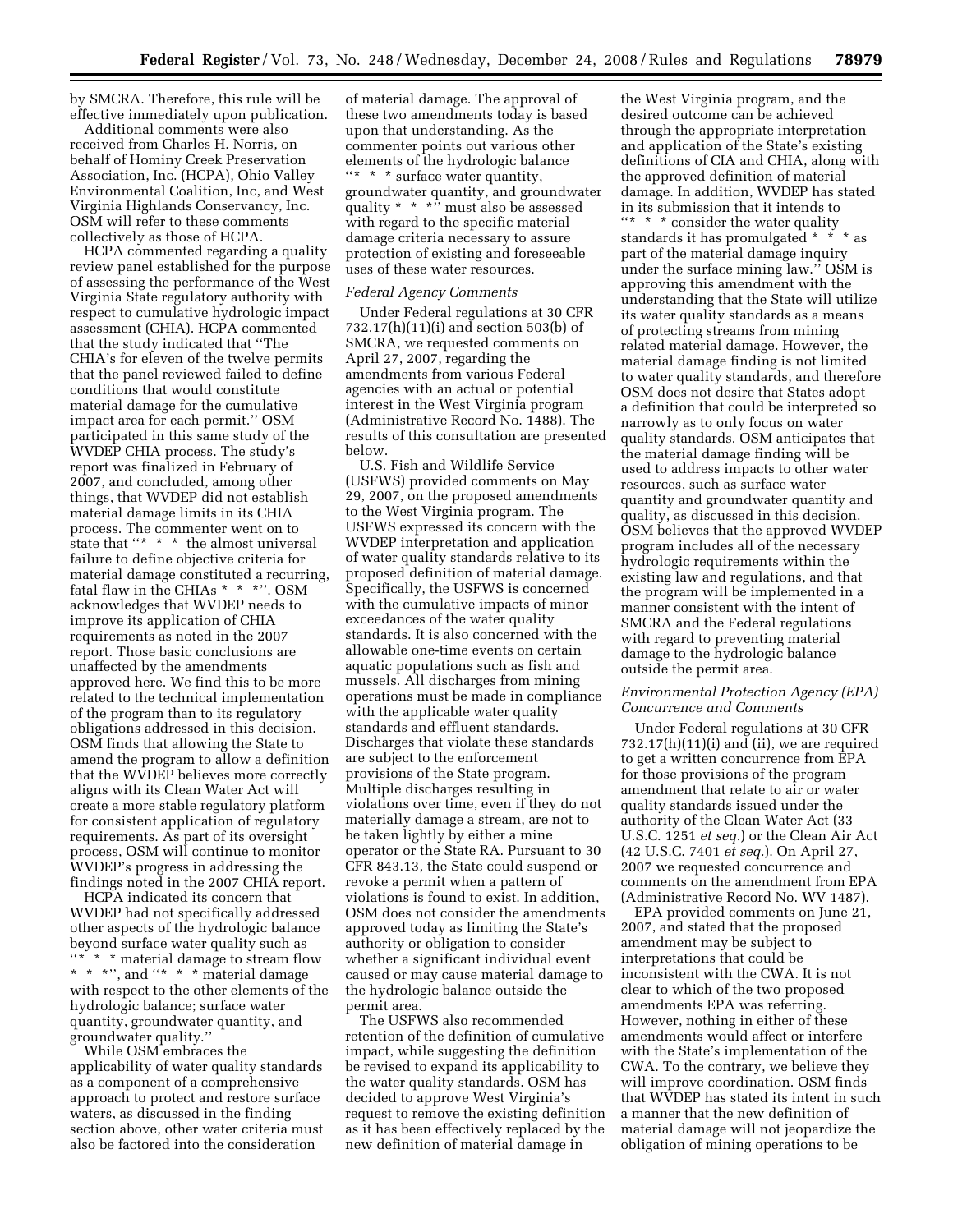conducted in compliance with the applicable water quality standards and effluent standards as required by 30 CFR 816/817.42 or the State counterpart at CSR 38–2–14.5b. Nothing in our approval of this program amendment affords any variance from compliance with the CWA or any provisions of SMCRA. With respect to deleting the definition of cumulative impact, OSM finds that the State's existing regulations, together with the proposed definition of material damage, provide comparable protection. All mining operations must be designed to minimize impacts to the hydrologic balance within the permit area and adjacent areas pursuant to 30 CFR 816/ 817.41 (a) and CSR 38–2–14.5. Using a cumulative impact area based upon information provided by the applicant or other agencies as required by 30 CFR 780.21(g), 784.14(f) and CSR 38–2–3.22d and .e, the State must evaluate the cumulative hydrologic impacts of all anticipated mining upon surface and ground water systems so as to prevent material damage to the hydrologic balance outside the permit area. By definition, this evaluation must take into account the combined impacts of all mining and anticipated mining in the cumulative impact area as required by 30 CFR 701.5 and CSR 38–2–2.39. The CHIA determines cumulative impact and specifies if material damage is expected to occur; therefore deleting the proposed definition of cumulative impact does not make the West Virginia program inconsistent with the requirements of SMCRA.

EPA, while expressing its concerns as outlined above, concurred with the proposed revisions, with the understanding that all coal mining operations would be conducted in full compliance with all relevant provisions of the CWA. EPA provided its concurrence based on the understanding that 30 U.S.C. 1292 requires that the proposed State amendments must be construed and implemented consistent with the CWA, NPDES regulations and other relevant environmental statutes.

### **V. OSM's Decisions**

# *A. Decision on Deletion of Definition of Cumulative Impact*

OSM has reviewed the corresponding changes in regulations, the relevant existing regulations, and the current interpretation of the proposed regulations as provided by the State. OSM finds that the WVDEP has the authority to require proper preparation of PHCs and CHIAs and to establish realistic delineations of cumulative impact areas under its existing

regulations without relying on the current definition of cumulative impact. The revision to delete the definition of cumulative impact, as it applies to the applicability of the West Virginia program, is no less stringent than SMCRA and is no less effective than the Federal regulations; therefore the proposed deletion of the definition is approved.

### *B. Decision on the Proposed Definition of Material Damage*

OSM finds that the proposed definition of ''material damage'' and OSM's corresponding interpretation of its applicability to the approved program as stated in this notice, is no less stringent than SMCRA, and no less effective than the Federal regulations; therefore the proposed definition, as further described in this notice, is approved.

To implement these decisions, we are amending the Federal regulations at 30 CFR Part 948 which codify decisions concerning the West Virginia program. We find that good cause exists under 5 U.S.C. 553(d)(3) to make this final rule effective immediately. Section 503(a) of SMCRA requires that a State program demonstrate that such State has the capability of carrying out the provisions of the Act and meeting its purposes. Making this regulation effective immediately will expedite that process. SMCRA requires consistency of State and Federal standards.

#### **VI. Procedural Determinations**

### *Executive Order 12630—Takings*

This rule does not have takings implications. This determination is based on the analysis performed for the counterpart Federal regulation.

### *Executive Order 12866—Regulatory Planning and Review*

This rule is exempted from review by the Office of Management and Budget under Executive Order 12866.

### *Executive Order 12988—Civil Justice Reform*

The Department of the Interior has conducted the reviews required by Section 3 of Executive Order 12988 and has determined that this rule meets the applicable standards of Subsections (a) and (b) of that section. However, these standards are not applicable to the actual language of State regulatory programs and program amendments because each program is drafted and promulgated by a specific State, not by OSM. Under Sections 503 and 505 of SMCRA (30 U.S.C. 1253 and 1255) and the Federal regulations at 30 CFR 730.11, 732.15, and 732.17(h)(10),

decisions on proposed State regulatory programs and program amendments submitted by the States must be based solely on a determination of whether the submittal is consistent with SMCRA and its implementing Federal regulations and whether the other requirements of 30 CFR Parts 730, 731, and 732 have been met.

# *Executive Order 13132—Federalism*

This rule does not have Federalism implications. SMCRA delineates the roles of the Federal and State governments with regard to the regulation of surface coal mining and reclamation operations. One of the purposes of SMCRA is to ''establish a nationwide program to protect society and the environment from the adverse effects of surface coal mining operations." Section  $503(a)(1)$  of SMCRA requires that State laws regulating surface coal mining and reclamation operations be ''in accordance with'' the requirements of SMCRA, and Section 503(a)(7) requires that State programs contain rules and regulations ''consistent with'' regulations issued by the Secretary pursuant to SMCRA.

# *Executive Order 13175—Consultation and Coordination With Indian Tribal Government*

In accordance with Executive Order 13175, we have evaluated the potential effects of this rule on Federally recognized Indian tribes and have determined that the rule does not have substantial direct effects on one or more Indian tribes, on the relationship between the Federal Government and Indian tribes, or on the distribution of power and responsibilities between the Federal Government and Indian Tribes. The basis for this determination is that our decision is on a State Regulatory program and does not involve a Federal Regulation Involving Indian Lands.

# *Executive Order 13211—Regulations That Significantly Affect the Supply, Distribution, or Use of Energy*

On May 18, 2001, the President issued Executive Order 13211 which requires agencies to prepare a Statement of Energy Effects for a rule that is (1) considered significant under Executive Order 12866, and (2) likely to have a significant adverse effect on the supply, distribution, or use of energy. Because this rule is exempt from review under Executive Order 12866 and is not expected to have a significant adverse effect on the supply, distribution, or use of energy, a Statement of Energy Effects is not required.